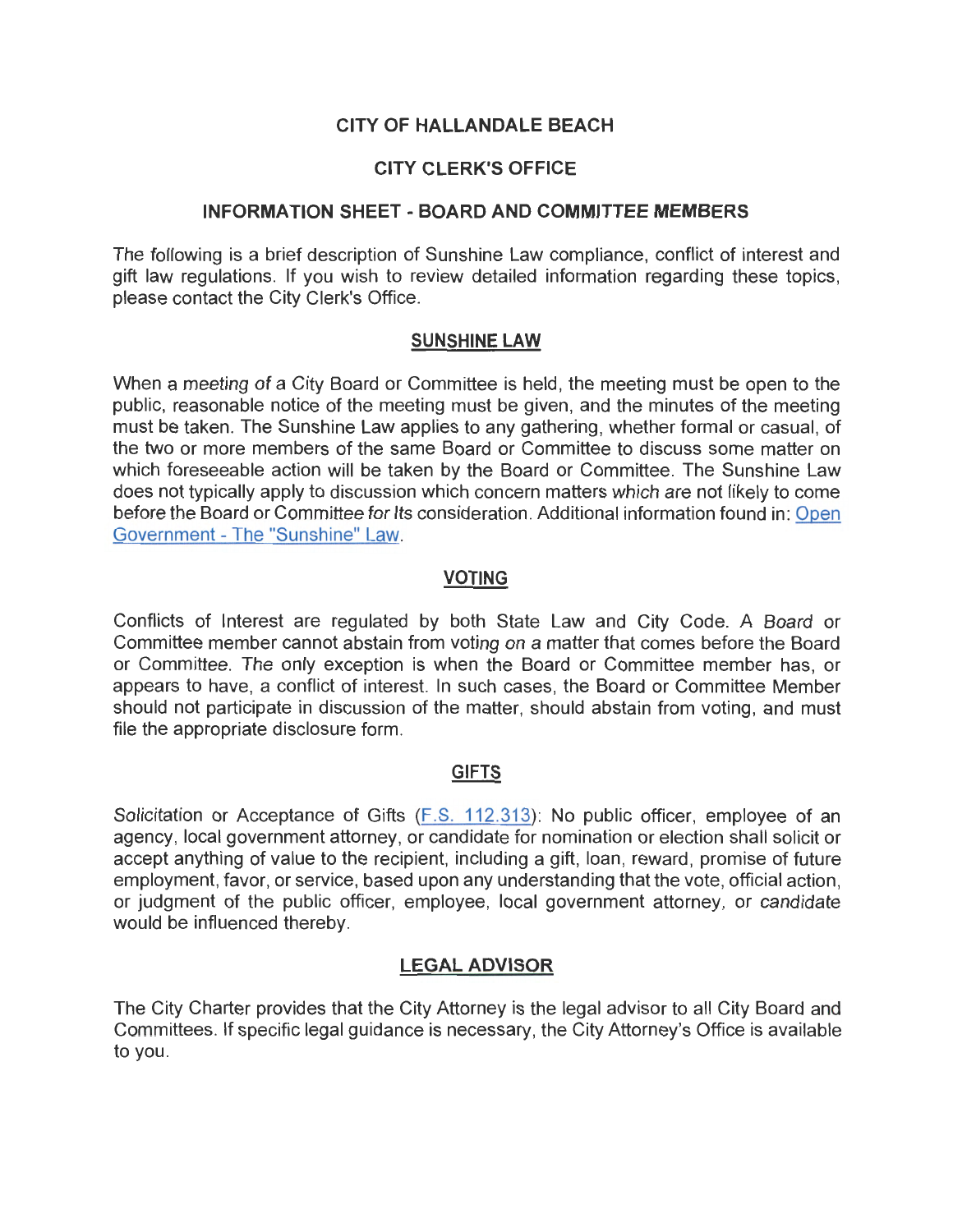purposes of classification, and at the editor's discretion, these provisions have been included as § 2-39. See also the Code Comparative Table.

#### **Secs. 2-40-2-70. Reserved.**

#### **ARTICLE** III. **BOARDS, COMMITTEES, DISTRICTS AND AUTHORITIES\***

#### DIVISION 1. GENERAL POLICIES FOR ADVISORY BOARDS AND COMMITTEESt

#### **Sec. 2-71. Appointment of members; qualifications; vote of commission.**

(a) Boards and committees will be created by ordinance and have five members unless a greater number of members is specifically stipulated in the enabling authority. All members of boards and committees, including alternate members, shall be appointed by a majority vote of the city commission. Individual members of the commission may not give direction to nor interfere with board or committee actions.

(b) Nomination and appointment to boards and committees shall be as follows, unless otherwise required by law:

- (1) On boards and committees consisting of five members, each member of the city commission shall have one nomination.
- (2) On boards and committees consisting of seven members, each member of the city commission shall have one nomination and two members will be appointed by the commission-at-large.
- (3) On boards and committees of membership other than five or seven, the city commission shall specify the method of appointment in the enabling ordinance.
- (4) The city commission may appoint an alternate member to each board or committee to serve as a substitute for absent regular members; and while so serving, the substitute shall have the full power and authority of the absent member. No special qualifications shall be required to serve as an alternate member of any such board, authority or agency except as otherwise provided by law.
- (5) By motion, any commissioner may nominate a person to another commissioner's appointment should it be vacant for more than three commission meetings.
- (c) *Qualifications.*
- (1) Members of board or committees shall be a resident of Hallandale Beach and shall maintain residency in Hallandale Beach during the term of appointment, unless composition of the board or committee is otherwise constituted. All appointees must provide proof of residency unless the appointment is exempt from the residency requirement.
- (2) Individuals seeking appointments to a board or committee are to complete the application and submit to the city clerk. Appointees will complete an application following appointment if not received prior to the appointment.
- (3) Except as authorized by the enabling authority, board or committee members may not be members of the city commission or city officials or employees. The city commission, officials and employees may attend or be designated to attend the board or committee meetings in an advisory or administrative capacity, such as a liaison function, without voting privileges.
- (4) At any given time, board members may not serve on more than one board and one committee or on two boards or on two committees.

**<sup>\*</sup>Cross references-Code** board, § 9-44; nuisance abatement board, § 9-58; civil service board, § 21-61 et seq.

**tEditor's** note-Ord. No. 2018-012, § 2, adopted May 16, 2018, repealed former §§ 2-71-2-76 of Div. 1, and enacted new §§ 2-71--2-77 as set out herein. The former sections pertained to similar subject matter and derived from Code 1980, §§ 2-31- 2-36; Ord. No. 2002-01 , 1-18-2002; Ord. No. 2003-09, 4-1-2003; and Ord. No. 2007-09, 6-20-2007.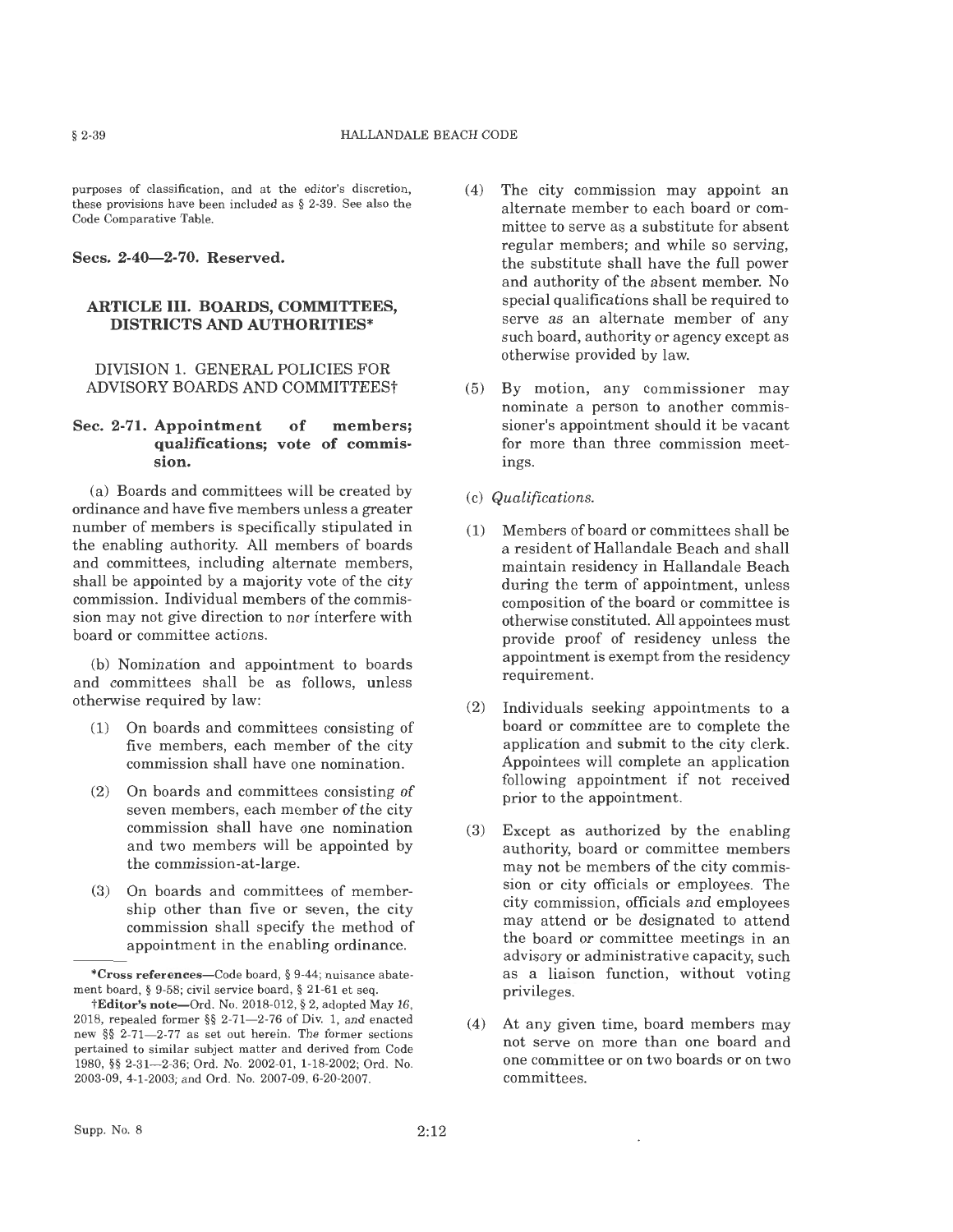(5) Members must have no debt obligation with the city or be a party in litigation adverse to the city.

(d) *Vacancies.* As necessary or as requested by a commissioner, the city clerk's office will advertise the availability of board and committee openings. Applicants are to complete a board or committee application and submit to the city clerk. As applications are received, the city clerk, through the city manager, will advise the commission of the application and vacancies. Appointments will be considered during the "city commission communications" portion of commission meetings.

(Ord. No. 2018-012, § 2, 5-16-2018)

#### **Sec. 2-72. Terms; reappointment.**

The members and alternate members of all boards and committees shall serve at the pleasure of the city commission and shall be appointed for terms of approximately two years, with terms expiring on the date of the city commission organizational meeting following each city commission election. Appointees serve at the pleasure of the nominating commissioner or other appointing authority. If the nominating commissioner vacates his or her office for any reason, the terms ofrespective advisory board or committee member nominated by that commissioner shall terminate at the same time the commissioner's office is vacated. However, each member and alternate member shall continue to serve until a successor is appointed. All members and alternate members are eligible for reappointment.

(Ord. No. 2018-012, § 2, 5-16-2018)

#### **Sec. 2-73. Election of officers.**

All boards and committees shall appoint a chairperson, vice-chair, secretary and treasurer (if necessary) for a one-year term at their first board or committee meeting. No person can serve more than two consecutive terms at any one officer position. No person may serve as the same category of officer contemporaneously on more than one board, but may hold a different office on a second board or committee. (Ord. No. 2018-012, § 2, 5-16-2018)

#### **Sec. 2-74. Administration of boards and committees.**

(a) Boards and committees will operate under "Roberts Rules of Order."

(b) The secretary shall be responsible for the preparation of meeting minutes. The minutes shall include the date, time, location and name of the board, the name of the committee members and whether they are **in** attendance, all motions, the makers and those who second, and the vote. Verbatim minutes are not necessary. The secretary will have two weeks from the day of the meeting, to prepare typed minutes and provide a copy to each member and to the staff liaison. Within five days of approval of the minutes by vote of the board or committee a copy must be sent to the city clerk for distribution to the city manager and city commission.

- (c) *Scheduling of meetings.*
- (1) The meetings of board or committee may not conflict with any city commission meetings, special meetings or workshops that are posted. However, the city commission may schedule a town hall meeting, special meeting, or workshop on the same date and time as a board or committee meeting that has already been scheduled.
- (2) Meetings may begin and end at any time the board or committee determines, by majority vote. Meetings must be advertised by the city clerk and the secretary of the board or committee must inform the city clerk of the next two month's meeting dates the day after each board or committee meeting. Therefore, the boards must have 'meeting dates' as an item on their agenda each month, unless meetings will be on a regular schedule.

(d) A majority of the total number of members will constitute a quorum. For a five-person board or committee, three members shall constitute a quorum. For a seven-person board or committee, four members shall constitute a quorum. For a ten-person board or committee, six members shall constitute a quorum.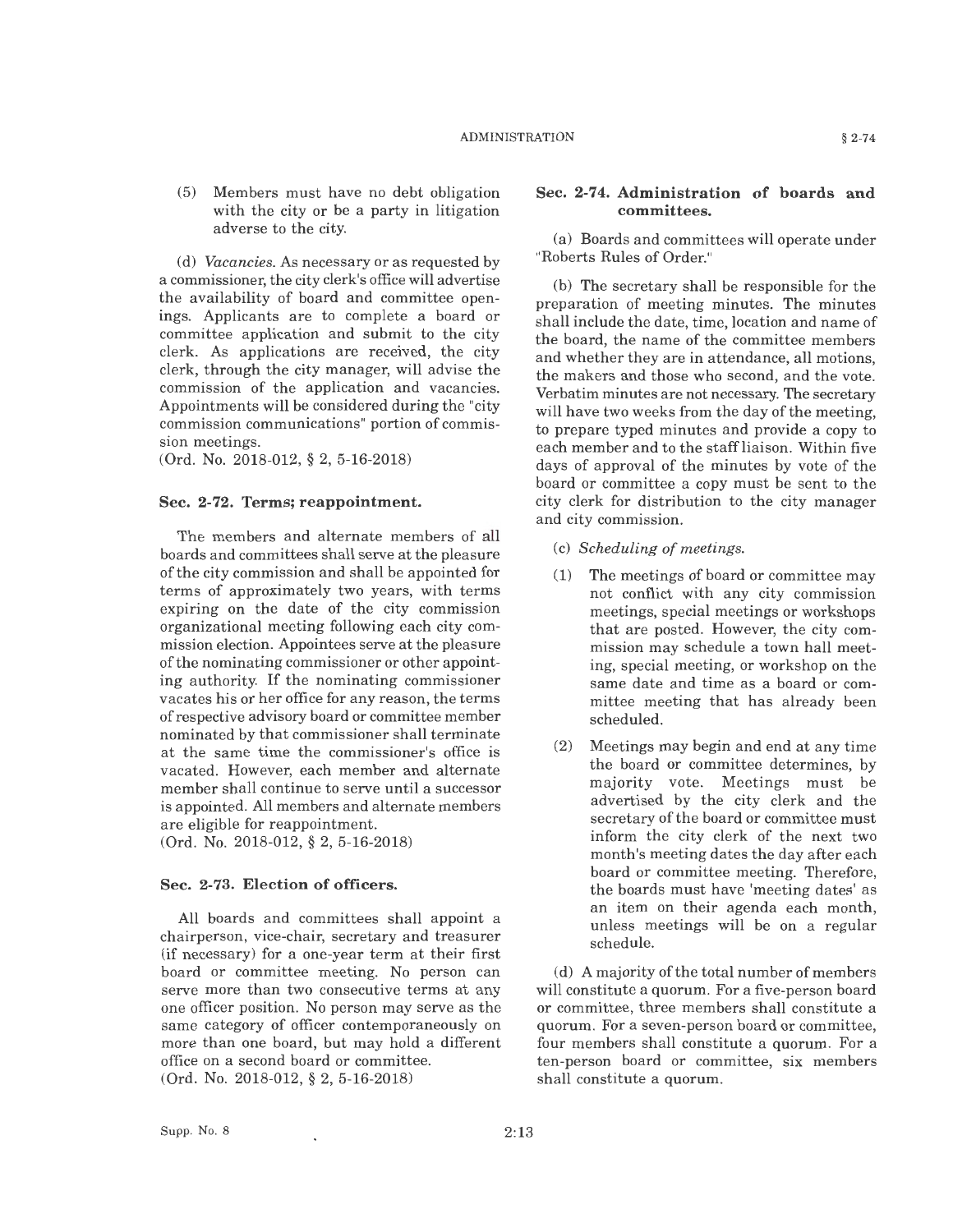(e) The city commission must first approve events desired by board or committee before the event is scheduled.

(f) The treasurer (if necessary) will be responsible for all funds allocated to the board or committee and must keep accurate records and receipts for all purchases and sales. A report is due to the city clerk and staff liaison each month, within two business days after the meeting.

(g) *Annual reports.* Annual reports are required of each board and committee. The following procedures will be followed regarding annual board or committee reports presented to the city commission.

- (1) An annual report from each board or committee will be scheduled by the city clerk's office.
- (2) The board or committee chair or designee, in conjunction with the departmental liaison, shall prepare the annual report. The annual report shall be submitted by the departmental liaison to the city clerk so as to be received at least 16 days in advance of the date scheduled for the presentation to the commission. The report shall be included in the commission agenda.
- (3) The annual report shall contain the following information:
	- a. The purpose of the board or committee;
	- b. A listing of the current members with notation of any vacancies;
	- c. The significant activities or accomplishments during the past year;
	- d. Priority activities for the coming year;
	- e. Specific recommendations for city commission consideration, if any, provided the recommendations have been approved for submittal to the commission by the majority of the board or committee members.

(4) The attendance of the board or committee departmental liaison is required at the commission meeting when the report is presented.

(Ord. No. 2018-012, § 2, 5-16-2018)

#### Sec. 2-75. Attendance of board members and **alternate board members.**

(a) An attendance record of each scheduled board meeting shall be kept. All appointees and alternate appointees to a quasi-judicial board or committee are to attend all board or committee meetings.

(b) Any appointee to a board or committee or alternate appointee who has three consecutive unexcused absences or has four total unexcused absences in one calendar year shall be automatically removed as a member of the respective board or committee. The chair of the board or committee or staff liaison shall report such absences to the city clerk. The city clerk, through the city manager, shall advise the commission of the removal of the board or committee member. Each board or committee member removed shall be notified in writing by the city clerk.

(c) Excused absences are absences for reasons such as illness, family emergencies, military obligation, court imposed legal obligations, participation in city activities or other reasons deemed appropriate by the chair, or in the chair's absence, by the staff liaison. The member must advise the chair or staff liaison in advance in order for the absence to be excused. The chairperson must announce at the meeting the absence and whether the absence is excused or unexcused.

(d) Members of board or committee who are more than 15 minutes late to a meeting will automatically be recorded as having an unexcused absence, unless they have called in advance to notify the chair or staff liaison that he or she will be delayed. However, the member may fully participate in the business of the board or committee once they have arrived to the meeting, including voting on items.

(Ord. No. 2018-012, § 2, 5-16-2018)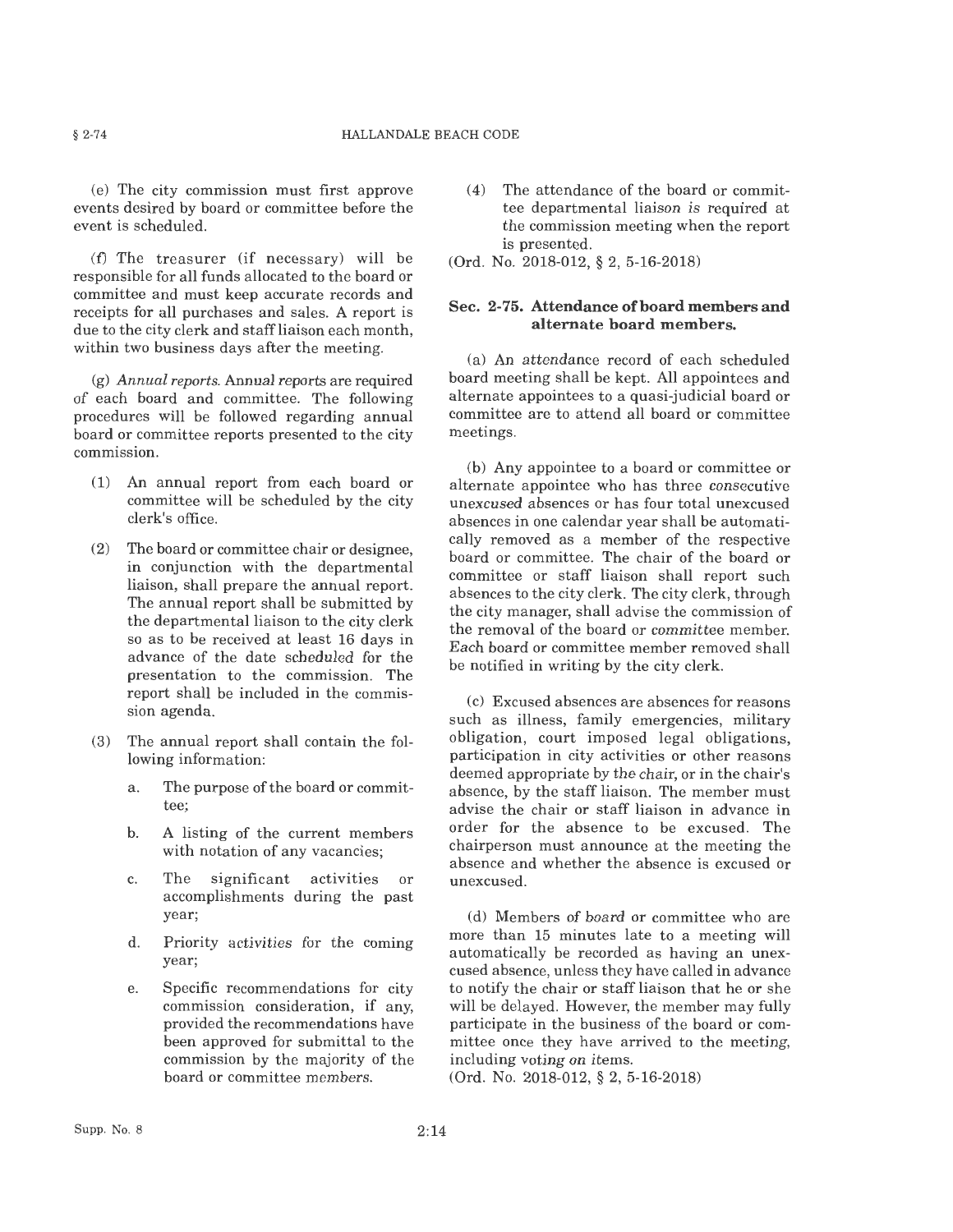#### **Sec. 2-76. Ad hoc committees.**

Ad hoc committees may be established administratively or by motion. Ad hoc committees are committees of temporary tenure and shall not have a term of greater than six months. (Ord. No. 2018-012, § 2, 5-16-2018)

#### **Sec. 2-77. Exclusions.**

(a) All boards, authorities and agencies created by general law, special act of the legislature, or pursuant to other authority, shall follow the requirements of the enabling legislation when such legislation is in conflict with this chapter.

(b) Specifically exempted from this chapter are all municipal pension boards, the nuisance abatement board and the civil service board. (Ord. No. 2018-012, § 2, 5-16-2018)

#### **Sec. 2-78. Issuance of subpoenas by boards and agencies; enforcement of subpoena by court.**

(a) Wherever the power to subpoena witnesses to appear and testify in any matter, and to compel the production of documents or other materials or objects, has been conferred by the legislature of the state upon the city commission, the city civil service board, or any other board or agency of the city, such subpoenas, orders and other process shall be issued by the secretary or clerk of such board, signed by the presiding officer of such board, and served by a member of the police department of the city. The fee allowed by the laws of the state for the attendance of witnesses at any court shall be tendered to the witness together with the mileage to and from the place of hearing within the city and as provided by law.

(b) Such subpoena shall be issued under the name of the board or agency conducting a hearing or investigation or other proceeding wherein the attendance of witnesses or production of documents is required by law, and shall be enforced by the court.

(c) Upon the failure of any witness to attend after due service of a witness subpoena or upon a witness improperly declining to testify, or produce documents or materials before such board, or upon such witness or other individual conducting himself in such a way as to constitute a contempt of the board, the board may vote to direct its counsel to initiate contempt proceedings against the witness or other individual in the court having jurisdiction.

(d) Upon the decision by majority vote of the board to initiate contempt proceedings, the chairman shall direct the counsel for such board to present to the city prosecutor the necessary facts, documents and other evidence to initiate attachment and contempt proceedings before the court. Upon receipt of such information and evidence, the prosecutor shall institute in the court a proceeding for contempt including attachment of a person alleged to be guilty.

(e) After process has been issued and the person of the defendant brought before the court, the judge shall hear such evidence as may be offered upon the question of failure to obey the lawful commands of a subpoena, or to produce documents or other materials, or to testify, or otherwise be contemptuous of the lawful exercise of authority by such administrative board or agency, and shall decide the issue as in other matters of contempt of a court of record in this state.

(f) If the witness or other person is adjudged guilty of contempt, that person shall be subject to the same penalties as for violation of any other section of the Code of Ordinances of the city.

(g) All requests for witness subpoenas and for subpoenas for production of documents shall be addressed to the board by the party desiring the attendance of the witness or the production of documents or materials. The city shall pay such costs for witness fees and mileage as may be required to serve subpoenas on behalf of the city or any of its departments. Any other party to any proceeding desiring to obtain the issuance of a subpoena shall also advance the costs for witness fees and mileage to the clerk or secretary of the board issuing the subpoena for delivery to the witness if served.

(Code 1980, § 2-9; Ord. No. 2018-012, § 2, 5-16-2018)

**Editor's** note-Former§ 2-77 was renumbered herein as § 2-78, at the editor's discretion, to facilitate inclusion of Ord. No. 2018-012 as new §§ 2-71---2-77.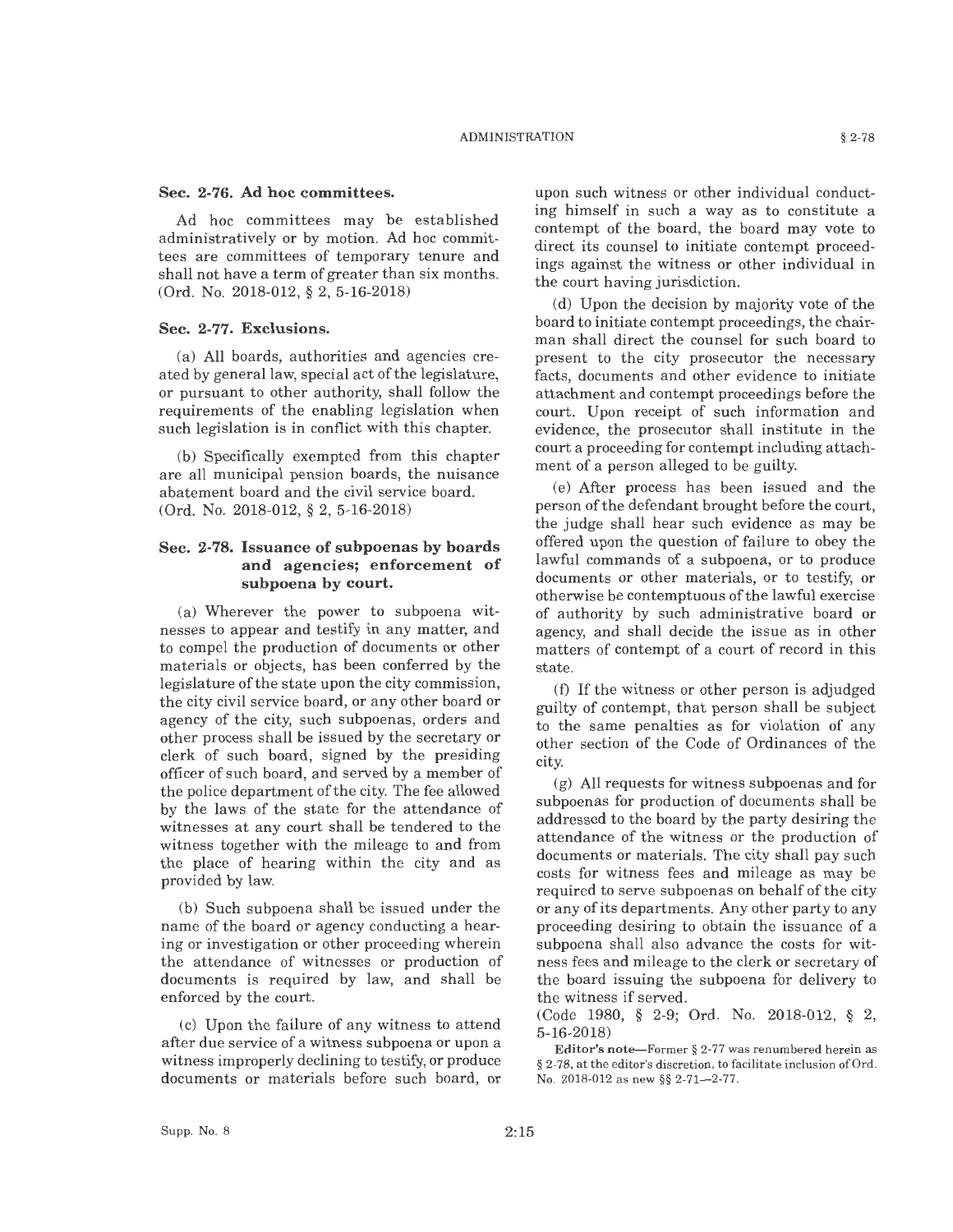**Secs. 2-79-2-100. Reserved.** 

#### DIVISION 2. ADVISORY BOARDS AND COMMITTEES\*

#### **Sec. 2-101. Beautification advisory board.**

There is established the Hallandale Beach Beautification Advisory Board which shall advise and recommend to the city commission action to be taken in the following matters as they concern beautification factors:

- (a) Overall appearance of the city.
- (b) Long range plans for beautification projects.
- (c) Such other matters pertaining to the beautification of the city referred to the board by the city commission.

(Code 1980, § 2-24; Ord. No. 2018-013, § 3, 5-16-2018)

#### **Sec. 2-102. Planning and zoning board.**

(a) *Established.* A planning and zoning board is established, which shall consist of five members designated in accordance with general advisory board nomination processes, one non-voting member designated by the school board, and two alternates designated by the city commission at-large. Each board member shall be a resident of the city and shall possess experience or interest in the fields of planning, zoning and land development.

(b) *Responsibilities.* The board shall review and make advisory recommendations to the city commission on applications for the following:

- (1) Changes to the zoning code text or official zoning map (rezonings);
- (2) Conditional uses;
- (3) Variances, other than those variances it has authority to approve pertaining to minor development under section 32-965(a);
- $(4)$  Changes to the comprehensive land use plan;
- (5) Development review approval for major development;
- (6) Application for all plats of subdivision and resubdivisions of land; and
- (7) Such other matters as deemed appropriate by the city commission.

(c) *Meetings.* The planning and zoning board shall establish the time and place for all meetings and shall meet at least once each month on a regularly scheduled date. The board may elect not to hold a meeting when there are no scheduled items; when a quorum cannot be achieved; and during the month of December due to the holiday season. The board may schedule special meetings upon the call of the chairperson.

(d) All board meetings shall be open to the public.

(e) The director or his designee shall be in attendance at all meetings as an advisor and be permitted to propound questions, give evidence and make recommendations.

(Ord. No. 2018-013, § 7, 5-16-2018)

#### **Sec. 2-103. Parks and recreation advisory board.**

(a) There is created and established a parks and recreation advisory board for the city, which shall consist of ten residents of the city. Each of the five commissioners will appoint two board members to the parks and recreation advisory board.

(b) *Functions and duties.* The parks and recreation advisory board shall have the following functions and duties:

- (1) Make recommendations concerning the operation of all public parks, playgrounds, undeveloped park lands, public beaches and other recreational facilities within the city.
- (2) Recommend to the city commission and the city manager from time to time actions which it believes the city commission should take with reference to the acquisi-

**<sup>\*</sup>Editor's** note-Ord. No. 2018-013, § 2, adopted May 16, 2018, changed the title of Div. 2 from "Beautification Advisory Board" to read as set out herein.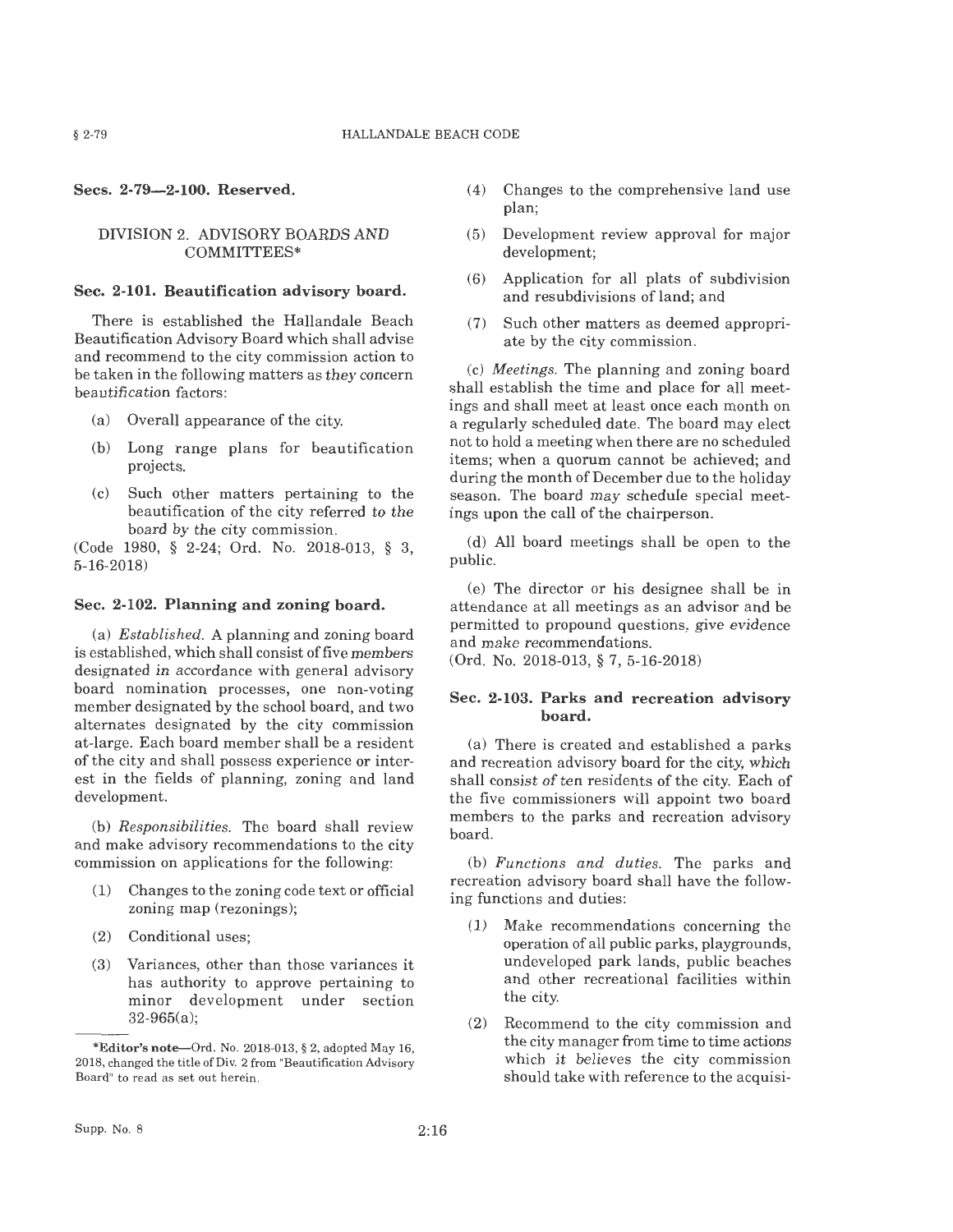tion, development and maintenance of parks, playgrounds and recreational facilities in the city.

(3) Recommend rules and regulations for the operation of city parks, playgrounds and public recreational facilities.

(Ord. No. 2018-013, § 8, 5-16-2018)

#### **Sec. 2-104. Public transportation, traffic and parking advisory board.**

There is created and established the Hallandale Beach Public Transportation, Traffic and Parking Board, which board is established for the purposes of assisting the city commission in planning, developing and implementing a mass transit program and addressing the issues of traffic and parking throughout the city. The board shall serve in an advisory capacity to the city commission regarding matters related to the city's mass transit program, parking, and traffic reduction initiatives. It shall exercise and perform such other duties as may be established by the city commission.

(Ord. No. 2018-013, § 9, 5-16-2018)

#### **Sec. 2-105. Historic preservation board.**

(a) There is hereby created a historic preservation board (hereinafter "the board") as an advisory board to the city commission of the City of Hallandale Beach which shall meet no less than four times per year. The board is hereby vested with the power, authority, and jurisdiction to recommend designation, regulation, and administration of aesthetic, archaeological, architectural, cultural, historical, and paleontological resources within the city.

(b) *Members.* The board shall consist of five members appointed by the city commission. The city commission should attempt to appoint persons with education, experience, training, and interest in the fields of archaeology, architecture, art, history, law, urban planning, natural history, and real estate or other individuals with related backgrounds or from the business, financial, and other segments of the community who, by virtue of their profession, business, or other ties to the city have demonstrated a concern and interest in historic preservation within the city.

'(c) The city manager shall provide adequate professional staff for the operational support of the board.

(d) *Powers and duties.* In addition to those responsibilities required of all advisory boards and committees, the historic preservation board shall have the following enumerated powers and duties:

- (1) Make recommendations to the city commission for adoption or amendment to rules and procedures reasonably necessary and appropriate for the proper administration and enforcement of the provisions of this section.
- (2) Recommend designation of individual sites, districts, archaeological and paleontological zones to the city commission.
- (3) Recommend issuance or denial of special certificates of appropriateness and certificates to dig to the city commission.
- (4) Establish, maintain, and update guidelines for preservation and criteria for the issuance by staff of regular certificates of appropriateness.
- (5) Approve historic markers and provide other recognition for individual sites, districts, and zones.
- (6) Promote the awareness of historic preservation and its community benefits.
- (7) Establish, review and update the city's historic survey.
- (8) Identify sources ofhistoric records pertaining to the city.
- (9) Serve as central collection point for donation of historic documents pertaining to the city.
- (10) Archive, catalogue, and maintain all historic documents of the city.
- (Ord. No. 2018-014, § 2, 5-16-2018)

#### **Sec. 2-106. Education advisory board.**

(a) There is hereby created an education advisory board as an advisory board to the city commission of the City of Hallandale Beach.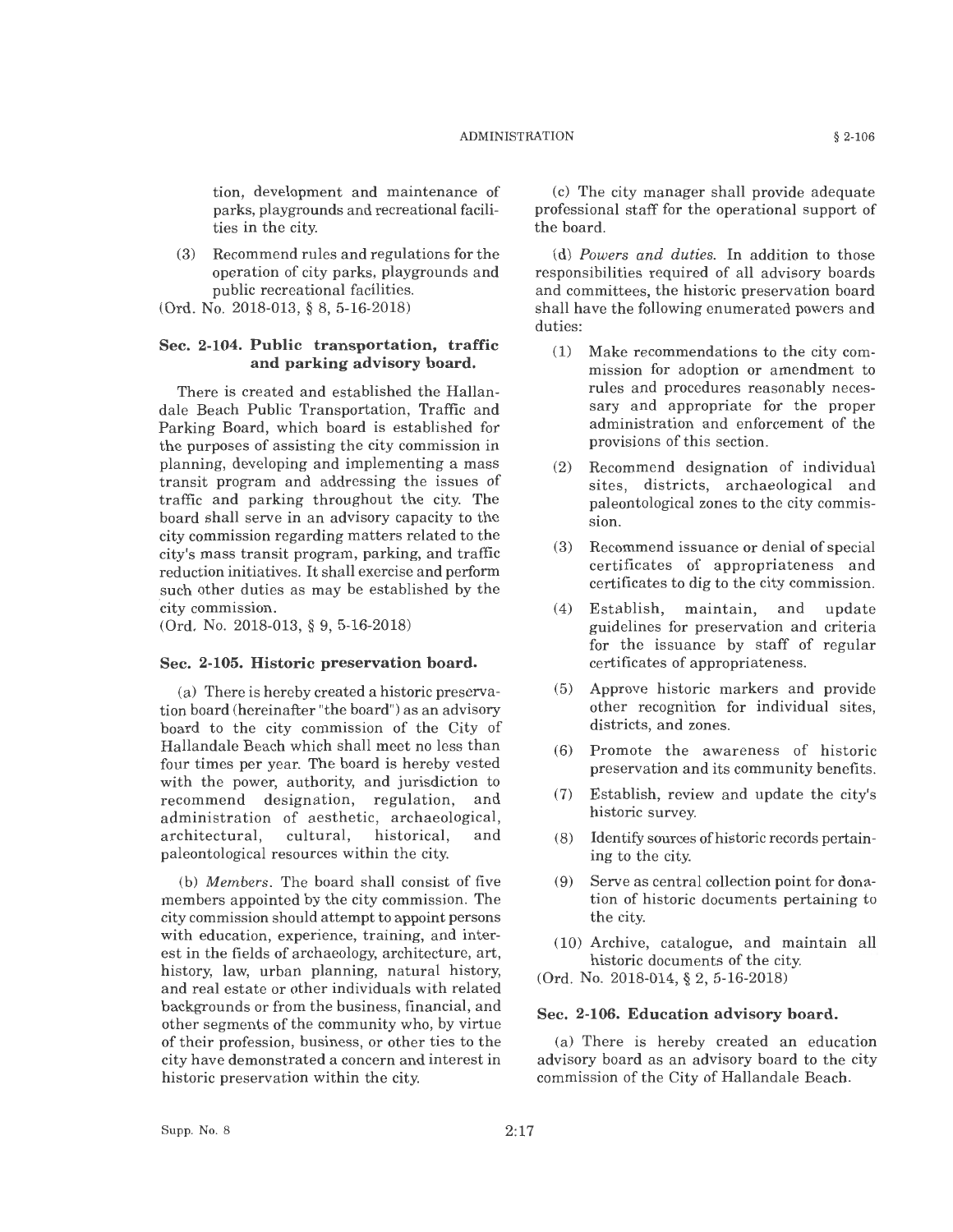(b) *Members.* The board shall consist of eight voting members appointed as follows:

- (1) Member of the Parent Teacher Organization - Gulfstream Academy of Hallandale Beach K-8 Elementary (parent or guardian of a child enrolled within the school).
- (2) Member of the Parent Teacher Organization - Gulfstream Academy of Hallandale Beach K-8 Elementary (parent or guardian of a child enrolled within the school).
- $(3)$  Member of the Parent Teacher Organization - Hallandale High School (parent or guardian of a child enrolled within the school).
- (4) Mayor appointment: One resident who has a background in education and interest in the field of education.
- (5) Commissioner appointment (Seat 1): One resident who has a background in education and interest in the field of education.
- (6) Commissioner appointment (Seat 2): One resident who has a background in education and interest in the field of education.
- (7) Commissioner appointment (Seat 3): One resident who has a background in education and interest in the field of education.
- (8) Commissioner appointment (Seat 4): One resident who has a background in education and interest in the field of education.

(c) The city manager shall provide adequate professional staff for the operational support of the board.

(d) *Powers and duties.* In addition to those responsibilities required of all advisory boards and committees, the education advisory board shall research program and resource opportunities for the city to partner with the schools, recommend actions to support the educational facilities, and increase interaction and coordination between local schools and businesses. (Ord. No. 2018-018, § 2, 8-1-2018)

#### **Secs. 2-107-2-120. Reserved.**

#### DIVISION 3. NUISANCE ABATEMENT BOARD\*

#### **Sec. 2-121. Established.**

Pursuant to F.S. chs. 166 and 893, and other relevant provisions of Florida law, the city commission hereby creates and establishes a board known and designated as the "nuisance abatement board" which shall be a quasi-judicial body. The city commission shall sit as the nuisance abatement board.

(Ord. No. 2018-015, § 3, 5-16-2018)

#### **Sec. 2-122. Duties.**

The nuisance abatement board shall function as the administrative board authorized by F.S. § 893.138 to hear complaints, declare public nuisances and render orders regarding the abatement of the public nuisances as defined in chapter 15 of the City's Code. The nuisance abatement board shall have the powers as delineated in this division, F.S. § 893.138, and other Florida law.

(Ord. No. 2018-015, § 3, 5-16-2018)

#### **Sec. 2-123. Representation.**

The city attorney, or his or her designee, shall act as counsel for the nuisance abatement board. The city manager or designee shall present evidence before the board on behalf of the city. The city attorney may retain independent special counsel on behalf of the city to present evidence to the board as necessary.

(Ord. No. 2018-015, § 3, 5-16-2018)

#### **Sec. 2-124. Rights preserved.**

This division does not restrict the right of any person to proceed under F.S. § 60.05 against any public nuisance.

(Ord. No. 2018-015, § 3, 5-16-2018)

**<sup>\*</sup>Editor's** note-Ord. No. 2018-013, § 4, adopted May 16, 2018, repealed Div. 3, § 2-121, which pertained to charter review committee and derived from Code 1980, § 2-23. Subsequently, Ord. No. 2018-015, § 3, adopted May 16, 2018, added a new Div. 3, §§ 2-121--2-124, as set out herein.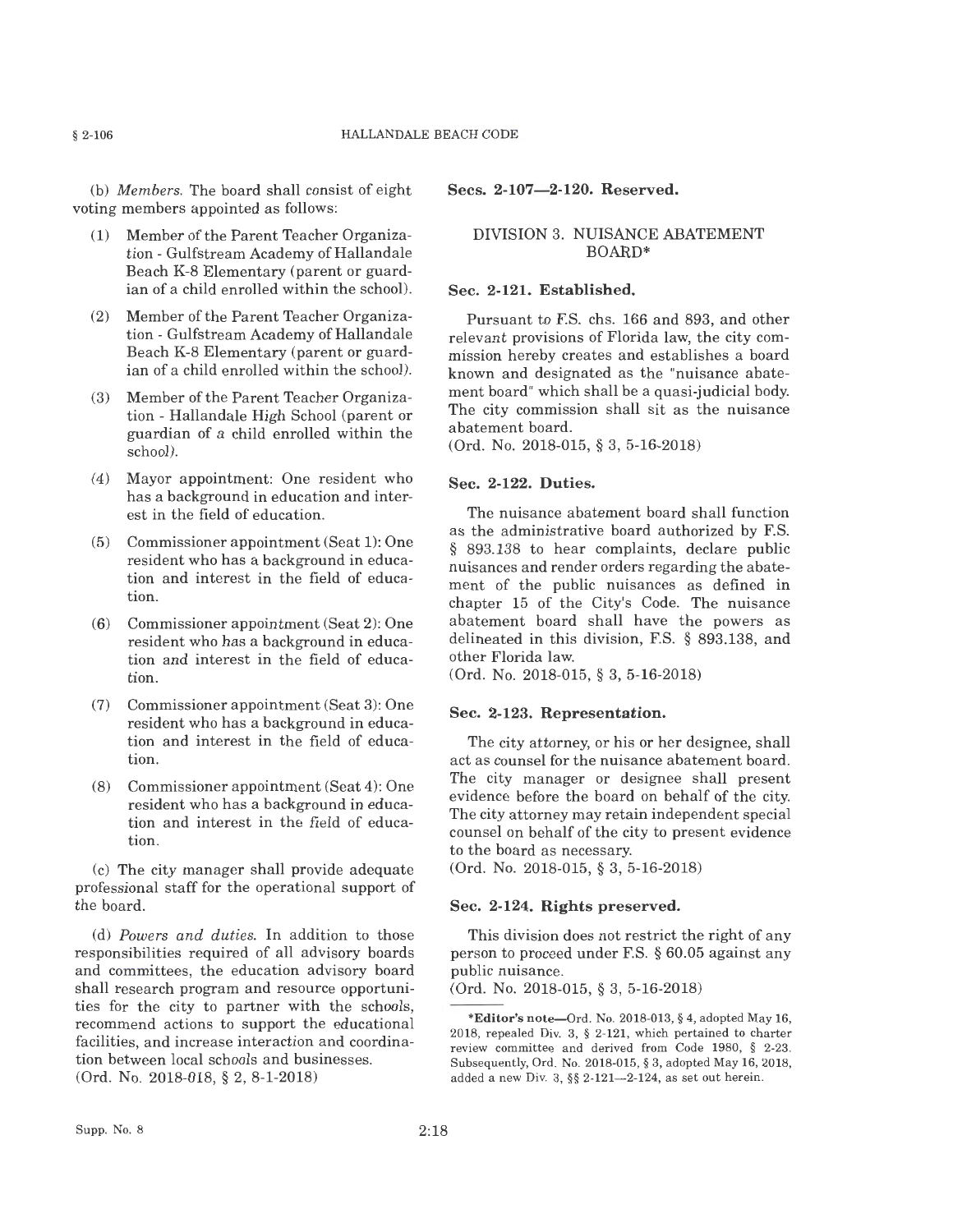**Secs. 2-125-2-140. Reserved.** 

DIVISION 4. RESERVED\*

**Secs. 2-141-2-170. Reserved.** 

DIVISION 5. RESERVEDt

**Secs. 2-171-2-200. Reserved.** 

DIVISION 6. RESERVED‡

**Se cs. 2-201-2-230. Re served.** 

DIVISION 7. RESERVED\*\*

**Se cs. 2-231-2-250. Reserved.** 

DIVISION 8. RESERVED††

#### Secs. 2-251-2-270. Reserved.

\*Editor's note-Ord. No. 2017-24, § 1, adopted Nov. 1, 2017, repealed Div. 4, § 2-141, which pertained to code and permitting advisory committee and derived from Ord. No. 2008-30, § 1, adopted Nov. 19, 2008.

**tEditor's note-Ord.** No. 2018-013, § 6, adopted May 16, 2018, repealed Div. 5, §§ 2-171-2-174, which pertained to human services advisory board and derived from Code 1980, §§ 2-14-2-17; and Ord. No. 2000-27, § 1, 10-3-2000.

:f:Editor's note-Ord. No. 2018-015, § 2, adopted May 16, 2018, repealed Div. 6, §§ 2-201-2-204, which pertained to nuisance abatement board and derived from Ord. No. 2014- 18, adopted May 21, 2014. Subsequently, § 3 of Ord. No. 2018-015 redesignated and amended former Div. 6 provisions as new Div. 3,  $\S\S 2-121-2-124$ , as set out therein.

**\*\*Editor's** note-Ord. No. 2018-013 , § 7, adopted May 16, 2018, repealed Div. 7, §§ 2-231, 2-232, which pertained to planning and zoning board and derived from Ord. No. 84-18, 8-21-1984; Ord. No. 97-9, 6-17-1997; Ord. No. 2001-5, 5-1- 2001; Ord. No. 2004-13, 6-1-2004; Ord. No. 2014-10, 4-2- 2014; and Ord. No. 2015-03, 4-15-2015. Subsequently, Ord. No. 2018-013 redesignated and amended former Div. 7 provisions as new§ 2-102 in Div. 2.

ttEditor's note-Ord. No. 2018-013, § 9, adopted May 16, 2018, repealed Div. 8, §§ 2-251-2-253, which pertained to public transportation board and derived from Code 1980, §§ 2-29.1-2-29.3; and Ord. No. 2003-36, § 1, adopted Jan. 6, 2004. Subsequently, Ord. No. 2018-013 redesignated and amended former Div. 8 provisions as new§ 2-104 in Div. 2.

DIVISION 9. RESERVED##

**Secs. 2-271-2-290. Reserved.** 

DIVISION 10. RESERVED\*\*\*

**Secs. 2-291-2-300. Reserved.** 

DIVISION 11. RESERVED†††

**Secs. 2-301-2-320. Reserved.** 

#### **ARTICLE** IV. **DEPARTMENTS**

DIVISION 1. GENERALLY

**Secs. 2-321-2-340. Reserved.** 

#### DIVISION 2. HUMAN SERVICES DEPARTMENT

#### Sec. 2-341. Established; director; purpose **and functions.**

There is created a department to be named and known as the human services department. The head of such department shall be designated as the director. The purposes and functions of the human services department and the director

\*\*\***Editor's note--Ord.** No. 2018-013, § 8, adopted May 16, 2018, repealed Div. 10,  $\S$  2-291-2-29<sup>2</sup>, which pertained to parks and recreation advisory board and derived from Code 1980, §§ 20-20-20-22; Ord. No. 2003-35, 1-6-2004; Ord. No. 2004-06, 4-7-2004; and Ord. No. 2014-04, 2-5-2014. Subsequently, Ord. No. 2018-013 redesignated and amended former Div. 10 provisions as new § 2-103 in Div. 2.

tttEditor's note-Ord. No. 2018-014, § 3, adopted May 16, 2018, repealed Div. 11, §§ 2-301-2-306, which pertained to historic preservation board and derived from Ord. No. 2005-6, § 1, adopted May 3, 2005. Subsequently, Ord. No. 2018-014 redesignated and amended former Div. 11 provisions as new § 2-105 in Div. 2.

<sup>:</sup>j::f:Ed itor's n ote-Ord. No. 2012-22, § 1, adopted Sept. 5, 2012, repealed Div. 9, § 2-271, which pertained to the creation, composition and duties of the records retention committee, and derived from Code 1980, § 2-75.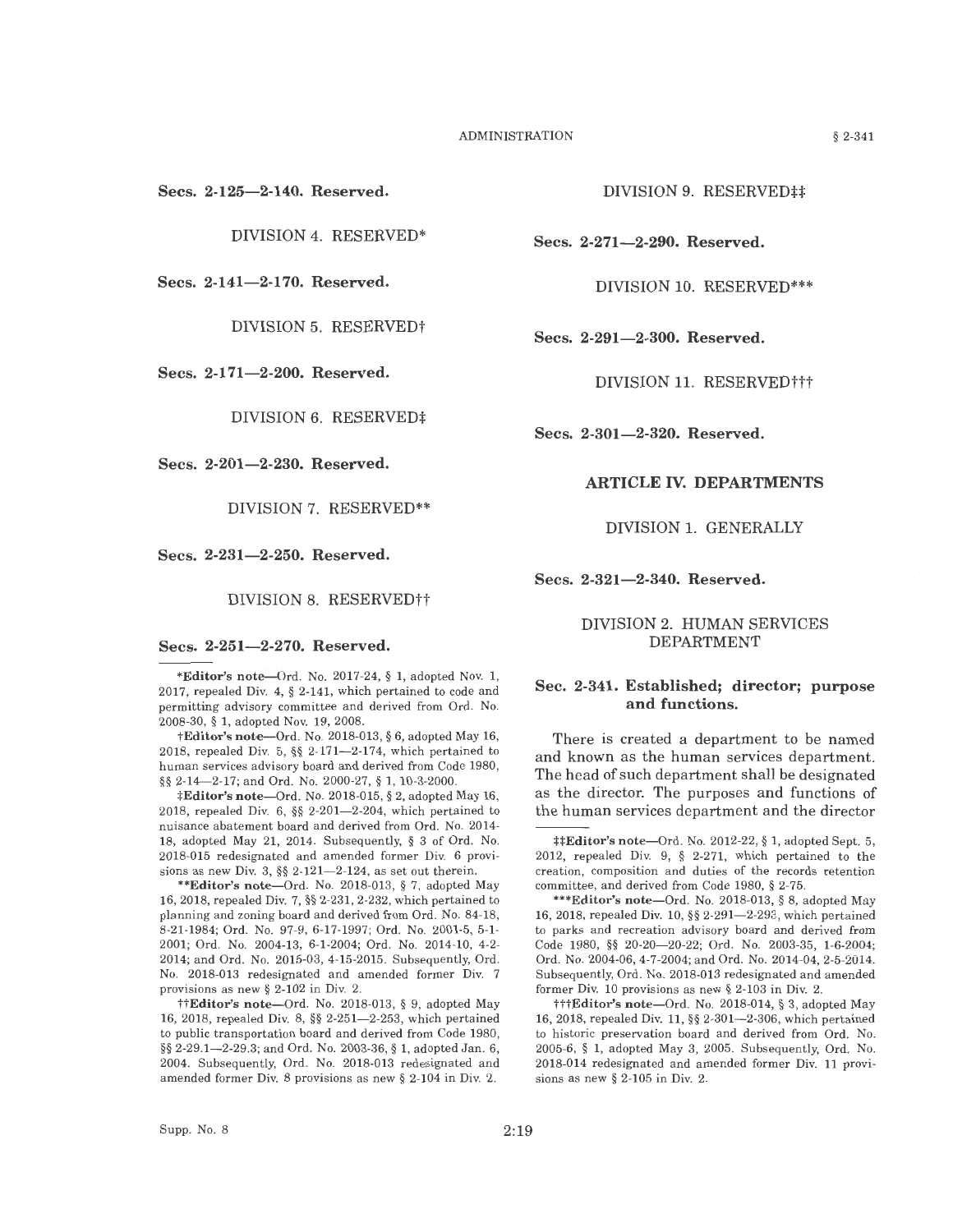# **SUNSHINE LAW OVERVIEW**



# **Q. What is the Sunshine Law?**

A. Provides right of access to governmental proceedings. Applies to any gathering whether formal or casual of two or more members of the same board to discuss some matter which will foreseeably come before that board for action. Virtually all state and local collegial public bodies are covered by the open meetings requirements.

# **Q. What agencies are covered under the Sunshine Law?**

A. The Government-in-the-Sunshine Law applies to "any board or commission of any state agency or authority or of any agency or authority of any county, municipal corporation or political subdivision." Thus, it applies to public collegial bodies within the state at both the local as well as state level. It applies equally to elected or appointed boards or commissions

# **Q. What are the requirements of the Sunshine Law?**

# A. The Sunshine Law requires that:

- 1. meetings of boards or commissions must be open to the public;
- 2. reasonable notice of such meetings must be given, and
- 3. minutes of the meeting must be taken (F.S. 286.011 ).

# **Q. What qualifies as a meeting?**

A. Applies to all discussions or deliberations as well as the formal action taken by a board or commission. There is no requirement that a quorum be present for a meeting to be covered under the law.

# **Q. What is a public record?**

A. All materials made or received by an agency in connection with official business which are used to perpetuate, communicate or formalize knowledge. They are not limited to traditional written documents. Tapes, photographs, films and sound recordings are also considered public records subject to inspection unless a statutory exemption exists.

# For more information, please visit: www.myflsunshine.com

Should you have specific questions concerning the Sunshine Law, please contact the City Clerk's Office at (954)457-1340.

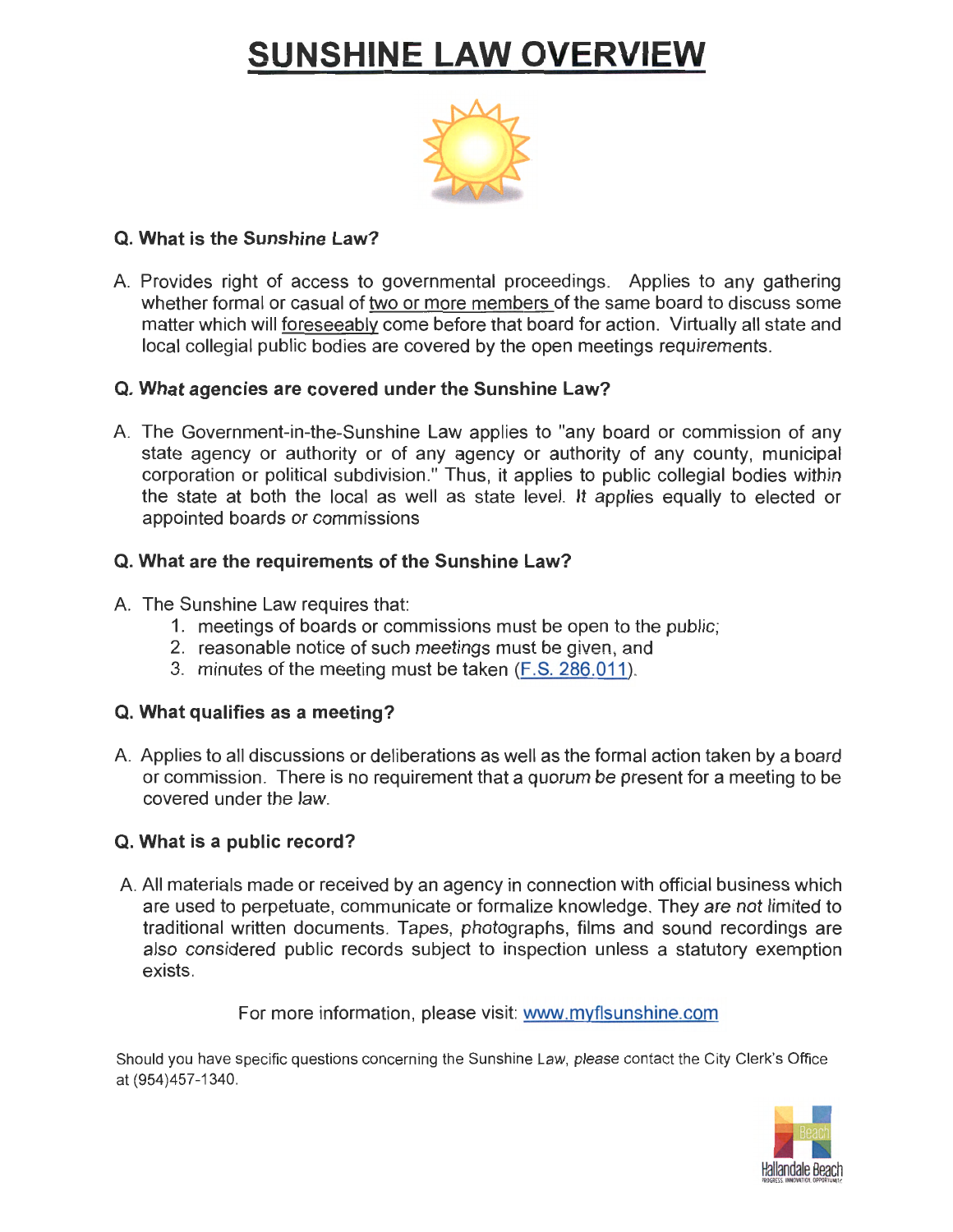# **BROW ARD COUNTY CODE OF ETHICS**

In November 2011 the voters of Broward County voted to amend the County Charter to allow the Broward County Commission to promulgate an ethics code which would prevail over municipal ordinances regulating the conduct of elected officials, appointed officials, and public employees.

# **1. Who is covered.**

The Code of Ethics applies to all elected officials of the city; the city manager; city attorney; any person appointed to a quasi-judicial board, board or committee; any employee or member of a committee which is involved in the procurement process; and any head of a department which makes final recommendations to the final decision-making authority. So, in short just about everyone is covered by this new code of ethics.

# **2. Solicitation or Acceptance of Gifts.**

All covered persons are prohibited from accepting any gift directly or indirectly, regardless of value, from any lobbyist registered with the City or from any vendor or contractor of the City. The prohibition of sonication or acceptance of a gift includes a loan, reward, promise of future employment, favor, or service, based on the understanding that the vote, official action, or judgment will be influenced.

When to do so is not in conflict with Florida Statutes Chapter 112, Part III, covered persons may accept gifts from non-lobbyist, vendors and contractors up to maximum value of \$50.00. This monetary value limitation does not apply to gifts given to the covered person in their personal capacity (from friends and family). However, elected officials still need to report the gifts over \$50.00 under Section 112.3148. This report must be filed by the last day of the calendar year. Section 112.3148 does list some gifts exempted from the reporting requirement, so always check first.

# **3. Outside/Concurrent Employment.**

There is a prohibition against an elected official being employed as a lobbyist or engaging in any lobbying activities before the Broward County Commission or any city commission/council in Broward County, including taxing authorities, quasi-judicial boards, appointed boards or commissions. This prohibition applies also to spouses, registered domestic partner, immediate family members, and office staff. Elected officials can engage in other employment which is consistent with their official duties or not inconsistent with Florida Statute Chapter 112. The elected official must disclose the employment and the remuneration annually on a form created by the County.

# **4. Disclosure of Financial Interest.**

No later than July 1 of each year local officers shall file a statement of financial interests. Contemporaneously with the annual filing of the Form 1 Statement of Financial Interests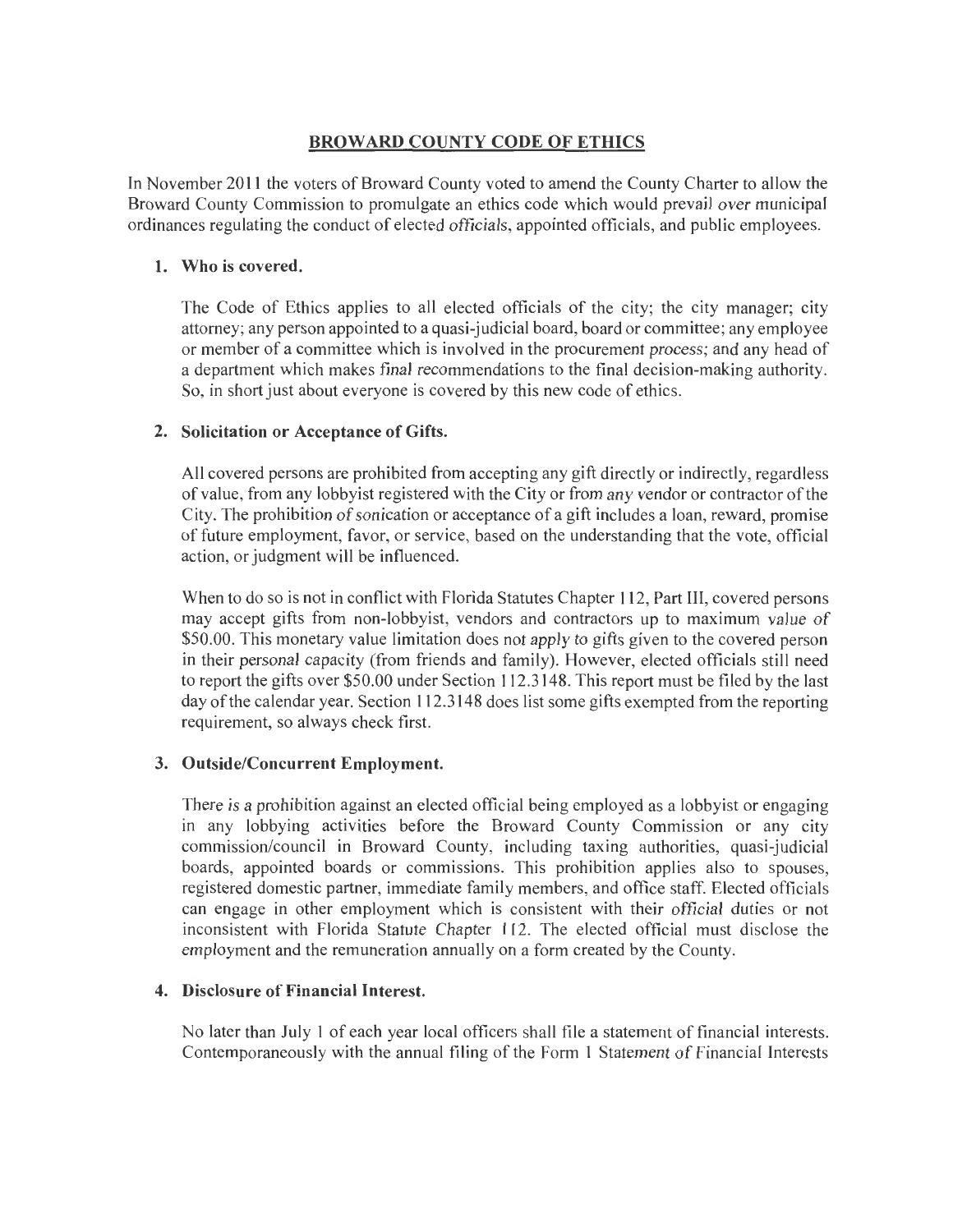with the State of Florida Commission of Ethics, the official shall file such form for public inspection.

### **5. Solicitation and Receipt of Contributions.**

### A. **Charitable Contribution Fundraising.**

An elected official is permitted to solicit funds for a non-profit organization so long as there is no quid pro quo or other special consideration, including any direct or indirect benefit between the parties to the solicitation. The solicitation does have to be disclosed and available for public inspection. The elected official cannot utilize office staff in the solicitation. This does not apply to the solicitation on behalf of charities or fundraising events sponsored by the City.

A salary received by a municipal official from a non-profit charitable organization employing the official is not considered quid pro quo.

### B. **Campaign Contribution Fundraising.**

Elected officials who solicit campaign contributions for other candidates for public office shall disclose, the name of the candidate, the location and date of the event, the name and amount of the person contributing. Campaign or political contributions may not be made or accepted in any government-owned building.

### **6. Voting Conflict.**

No municipal public officer shall vote in an official capacity upon any measure which would inure to his or her special private gain or loss; which he or she knows would inure to the special private gain or loss of any principal by whom he or she is retained or to the parent organization or subsidiary of a corporate principal by which he or she is retained.

Such officer shall, prior to the vote being taken, publicly state the nature of the interest in the matter from which he or she is abstaining from voting within 15 days after the vote occurs, disclose the nature of the interest as a public record in a memorandum fi led with the person responsible for recording the minutes of the meeting. The memorandum shall become a part of the minutes.

# 7. **Honest Services.**

An elected official may not engage in a scheme to deprive another of the material intangible right of honest services or engage in any activity in contravention of the duty to provide loyal service and honest governance for the residents of the City.